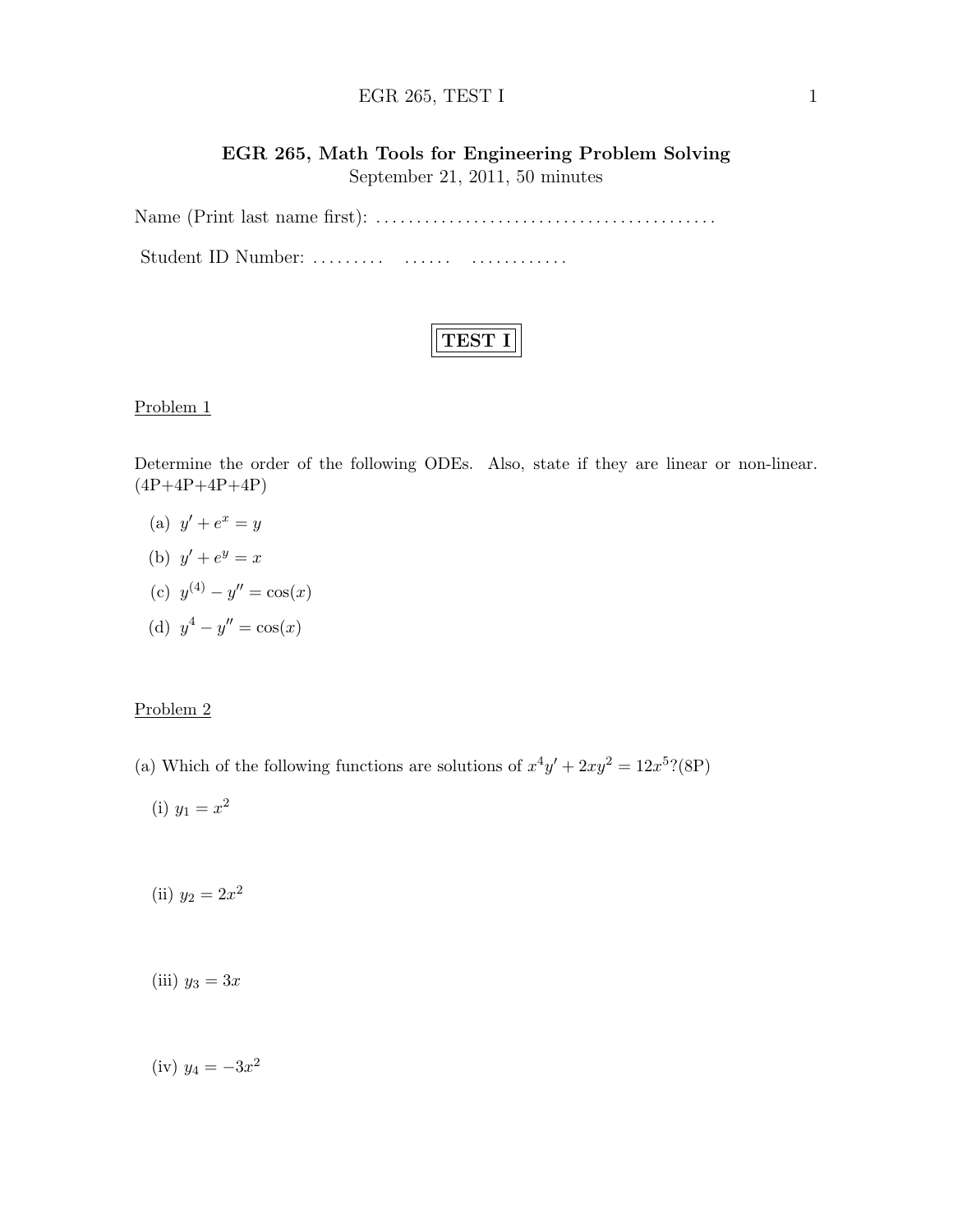(b) Which of the functions from part (a) solve the initial value problem  $x^4y' + 2xy^2 = 12x^5$ ,  $y(0) = 0$ ? (4P)

(c)<sup>∗</sup> (Bonus) Does your answer to part (b) agree with the content of the Existence and Uniqueness Theorem for first order ODEs? If yes, why? If no, why not?  $(5P^*)$ 

#### Problem 3

(a) In the  $3 \times 3$ -grid of points  $x = 0, 1, 2$  and  $y = 0, 1, 2$  provided in the figure below draw a direction field for  $y' = y + x - 3$ . (8P)



(b) Without solving the DE, use the direction field to guess the solution of the IVP  $y' =$  $y + x - 3$ ,  $y(1) = 1$ . Check that your guess is correct by verifying that it is a solution of the IVP. (4P)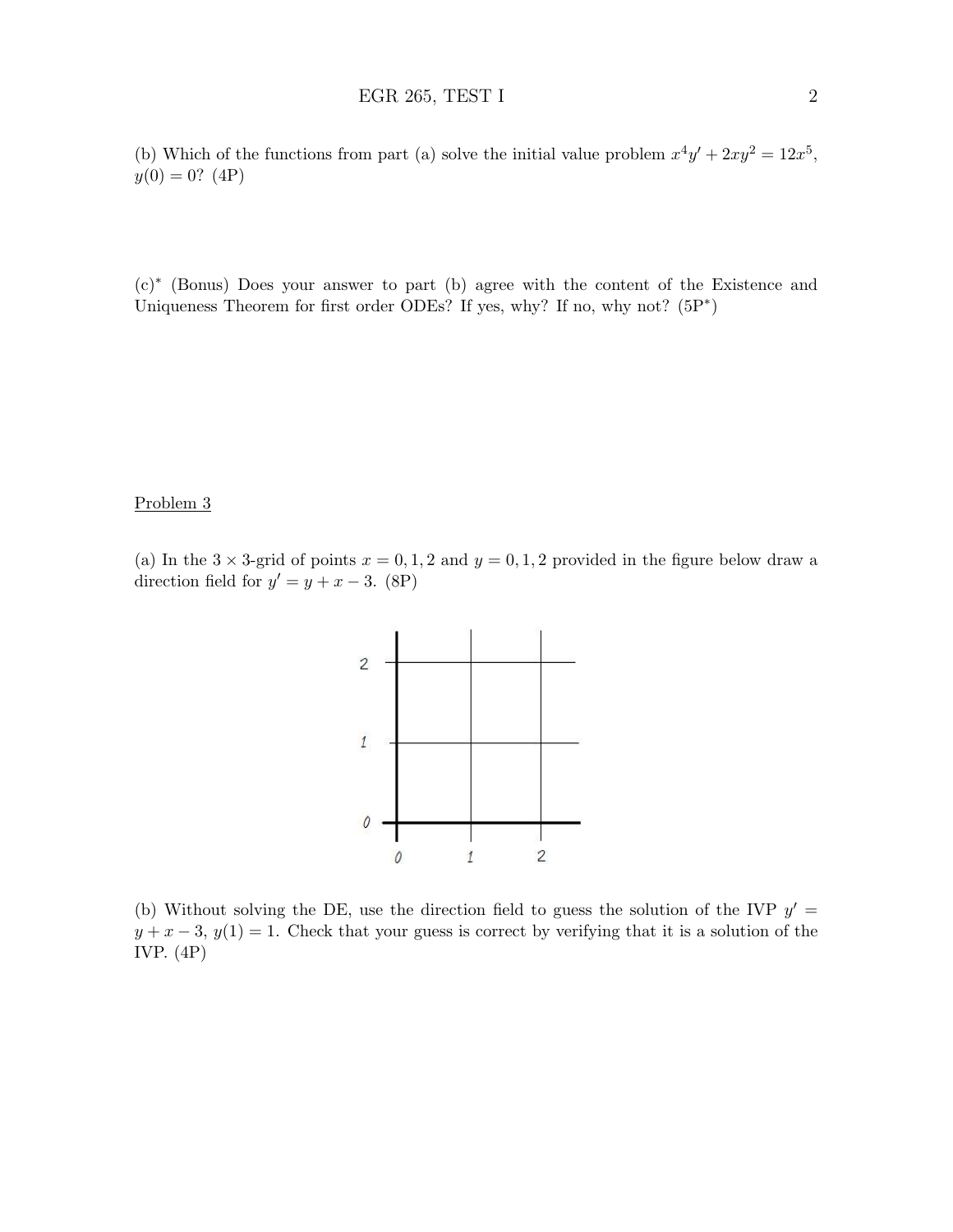Problem 4

Solve the IVP (15P)

$$
y' = -x^2y^2, \quad y(1) = 1.
$$

Problem 5

Solve the IVP (15P)

$$
y' - y = x, \quad y(0) = 1
$$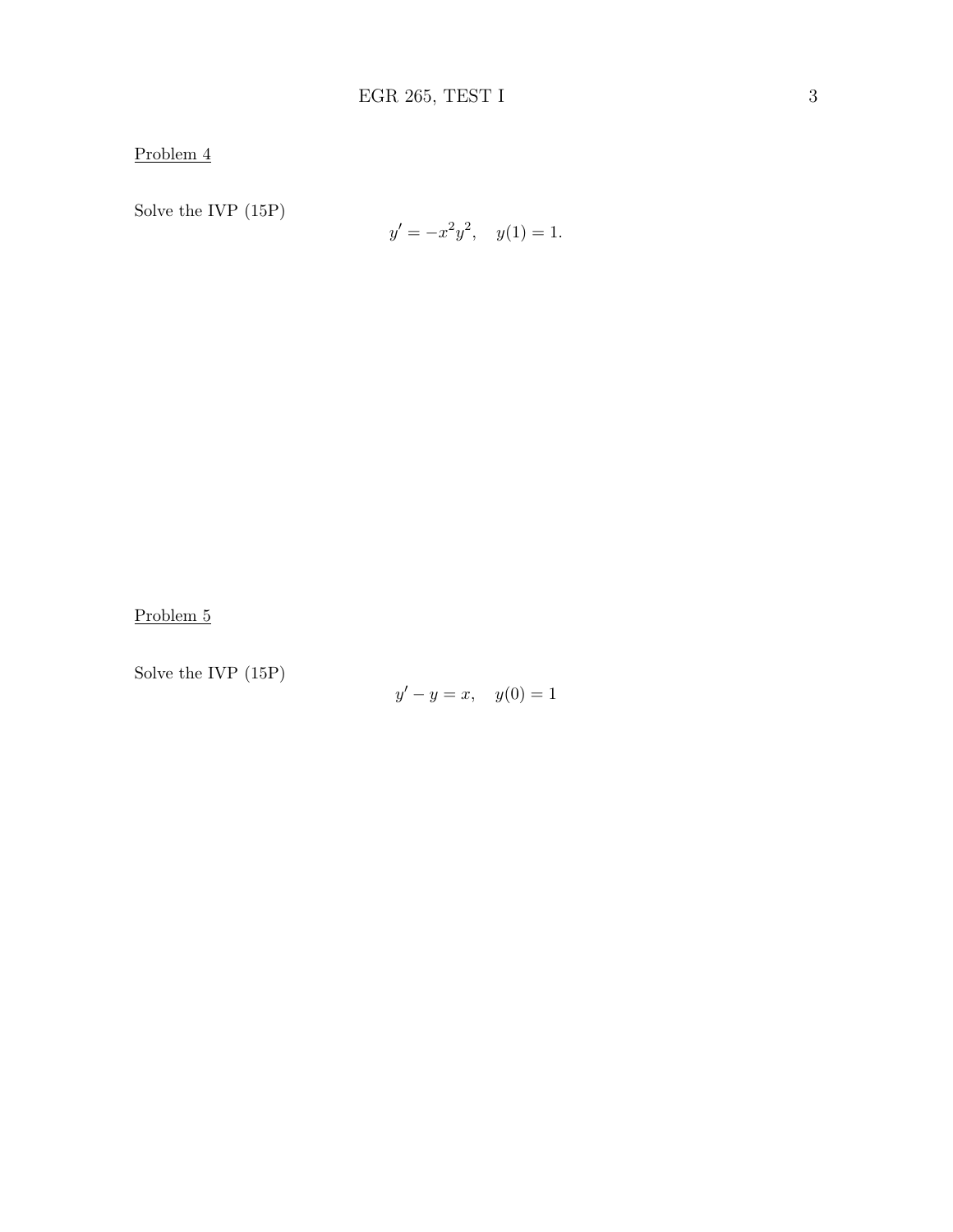Problem 6

Solve the IVP (15P)

$$
y' + \frac{1}{x}y = 2e^{x^2+1}, \quad y(1) = e^2
$$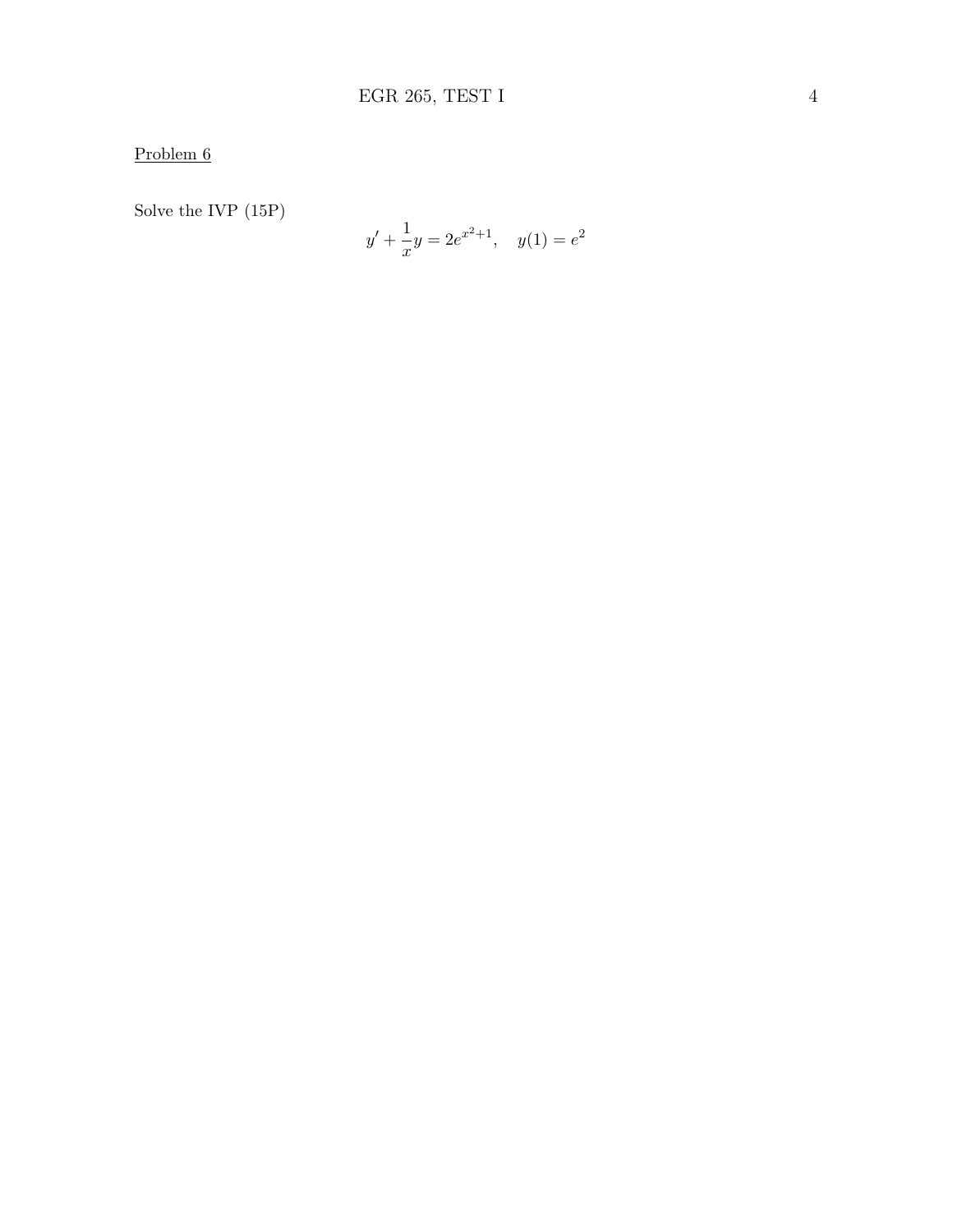### Problem 7

A bag of green beans of 70◦F is put to the refrigerator of 20◦F. After 10 minutes it is chilled to  $50^{\circ}$ F.

Note: Your answers to the questions below will contain natural logarithms which do not need to be evaluated.

(a) Newton's Law of Cooling can be used to describe cooling processes as in this problem. Write down the corresponding IVP using an unknown cooling rate  $k.$  (4P)

(b) Solve the IVP and determine k by using information provided in the problem. (8P)

(c) When does the temperature of the bean bag reach  $30^{\circ}$ F? (3P)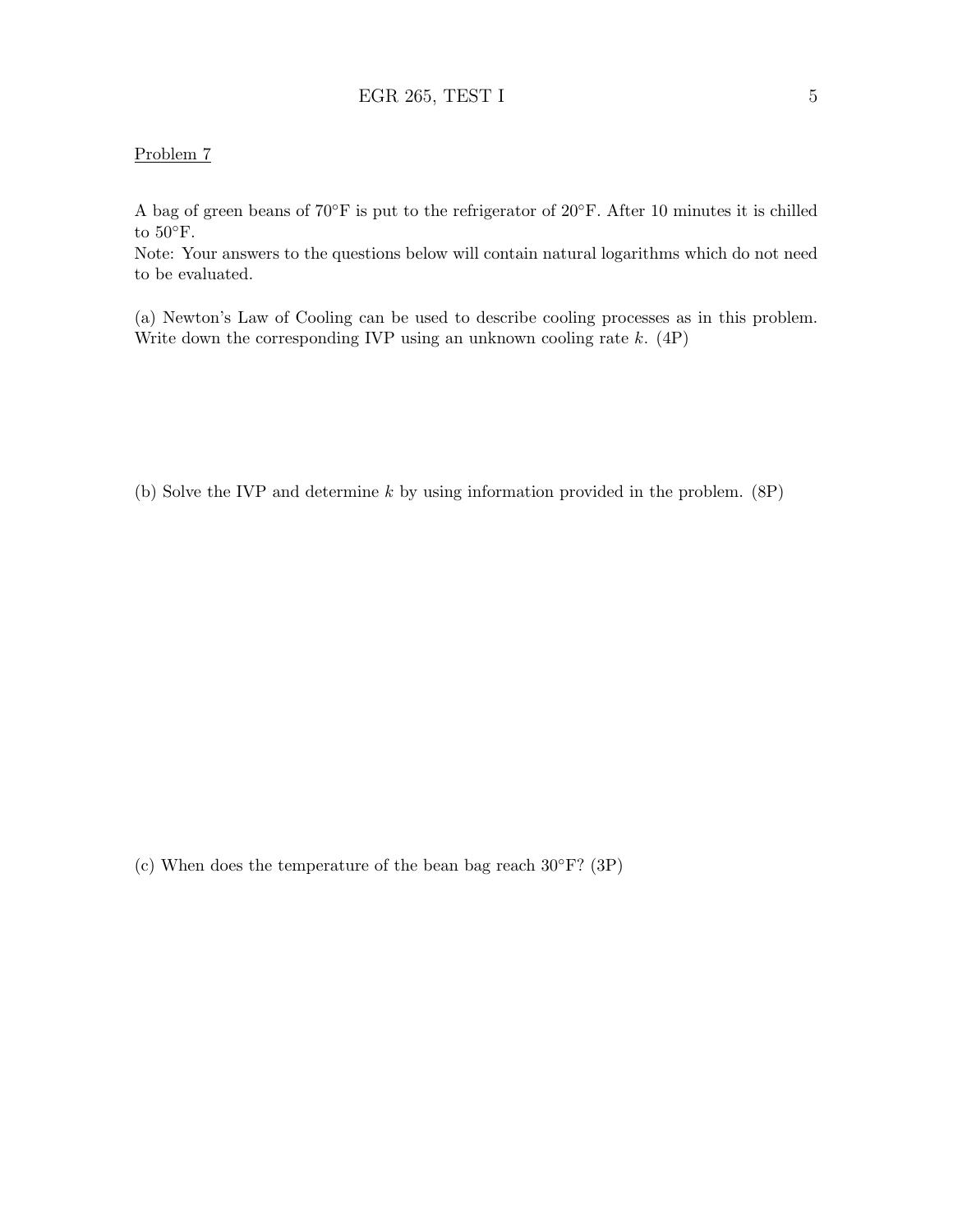# SCRATCH PAPER

(Scratch paper will not be graded!)